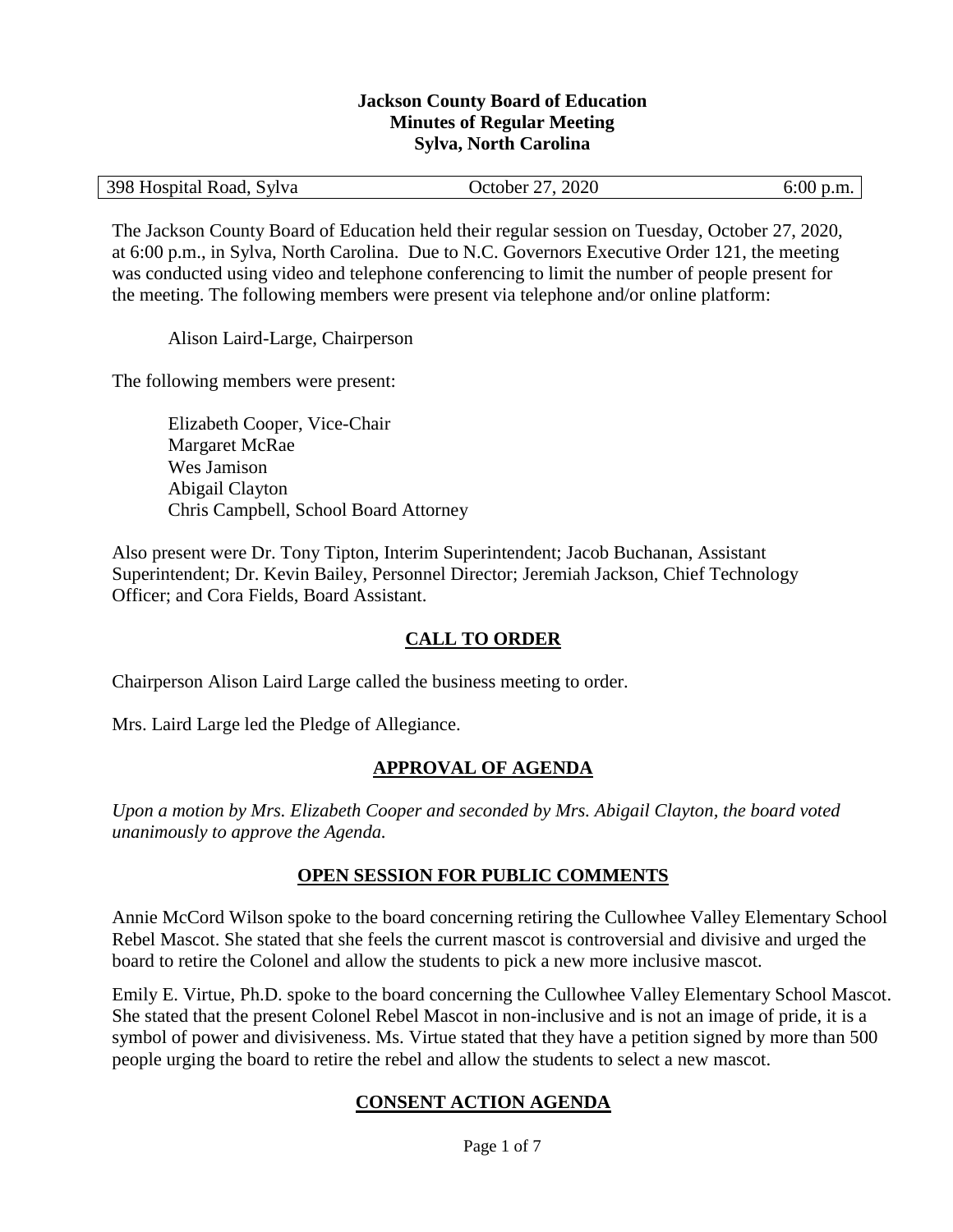**Action:** *Upon a motion by Mrs. Elizabeth Cooper and seconded by Mr. Wes Jamison, the board unanimously approved the consent action agenda:*

A. Open Session Minutes of Regular Meeting of September 22, 2020.

# **INFORMATION AGENDA**

A. **Agenda Item**: Superintendent's Report **Presenter:** Dr. Tony Tipton, Interim Superintendent

Dr. Tipton reported on the following:

Smokey Mountain Elementary School was closed for in-person instruction and moved to remote learning, due to an abundance of caution following a small number of COVID 19 cases. This decision was due to wait time for test results, limited substitute teachers available and decreased staff members in self-isolation due to exposure. JCPS has been open to the extent allowed. Dr. Tipton urged everyone to continue wearing face masks, practice social distancing and hand washing. He stated that in our community, so it is in our schools.

B. **Agenda Item:** Slow COVIDNC Exposure Notification App **Presenter:** Jacob Buchanan, Assistant Superintendent

Mr. Buchanan provided information to the board about the Slow COVIDNC Exposure Notification App that is available to all students in Jackson County. This non-mandatory app will help track COVID by showing the user if they have been in close contact with someone that has tested positive for the virus. He stated that JCPS will send out additional information about the program and encouraged the high school students to download the app.

C. **Agenda Item:** Superintendent Recommendation for Low Performing Schools **Presenter:** Dr. Kevin Bailey, Executive Director of Human Resources

Dr. Bailey updated the board on district level support that is being provided to the three low performing schools; Blue Ridge School, Blue Ridge Early College and Smokey Mountain Elementary School, to increase student achievement and growth.

D. **Agenda Item**: Athletic Update

**Presenter:** Dr. Kevin Bailey, Executive Director of Human Resources

Dr. Bailey updated the board on JCPS 2020-2021 winter athletics. He said that JCPS will provide family members with tickets to sporting events based on attendance limits set by the Governors' office. JCPS will provide live streaming of sporting events, free of charge, due to these limitations. Additional spectators will be permitted if attendance limits are increased, but free live streaming will continue regardless.

E. **Agenda Item**: School Mental Health Update **Presenter:** Mrs. Kelly Doppke, Student Support Services Director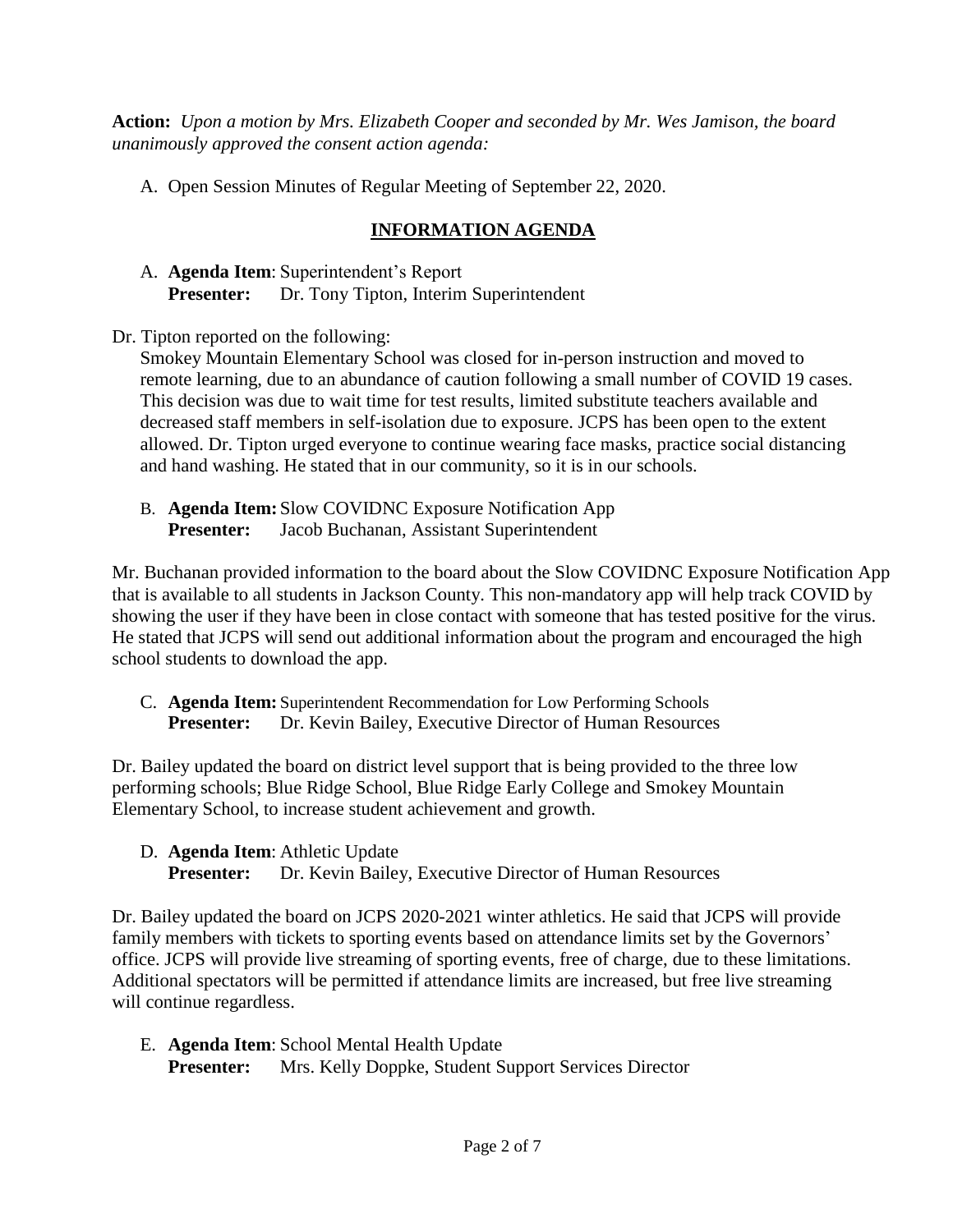Mrs. Doppke updated the board on school mental health programs in JCPS. She said that a district School Mental Health Team has been developed to create a Local School Mental Health Improvement Plan, that will include a mental health training program, a referral/treatment/re-entry plan, and a suicide risk protocol. Mrs. Doppke said that JCPS will again partner with HIGHTS to provide mental health services during the school day. She shared information about a change to the Meridian Behavioral Services, that will provide an out-patient plus model to serve more students across the district. JCPS will support an in-house day treatment program with a full-time counselor, teacher and two teacher assistants, with the primary goal of supporting students.

F. **Agenda Item**: Extended Technical Support Hours **Presenter:** Mr. Jeremiah Jackson, Chief Technology Officer

Mr. Jackson informed the board that the JCPS technology department is now offering extended tech support hours to assist students with remote learning Monday through Thursday from 8 a.m. to 8 p.m. The call center will be staffed by teachers and technology staff.

G. **Agenda Item**: Audited Financial Statements 2019-2020 **Presenter:** Mr. Mike Wike, CPA, Anderson, Smith and Wike, PLLC

Mr. Wike presented the Audited Financial Statements for 2019-2020 and offered a clean report for overall financial operations, controls and compliance, federal, and state fund controls.

H. **Agenda Item**: Unaudited Financial Summary **Presenter:** Mrs. Kristie Walker, Chief Financial Officer

Mrs. Walker presented the Unaudited Financial Summary for September 2020.

# **ACTION AGENDA**

A. **Agenda Item:**Budget Amendments **Presenter:** Kristie Walker, Chief Financial Officer

Mrs. Walker presented the board with budget amendments and transfers to the Federal Grants Fund, State Public School Fund, and Other Specific Revenue Fund and asked for board approval.

**Action**: *Upon a motion by Mrs. Elizabeth Cooper and seconded by Mrs. Margaret McRae, the board voted unanimously to approve the budget amendments and transfers to the Federal Grants Funds, State Public School Funds and Other Specific Revenue Funds.*

B. **Agenda Item:** District and School Improvement Plans **Presenter:** Mr. Adam Holt, Director of Testing and Assessments

Mr. Holt presented the district and school improvements plans for 2020-2021 and asked for board approval.

**Action**: *Upon a motion by Mrs. Elizabeth Cooper and seconded by Mr. Wes Jamison, the board voted unanimously to approve the district and school improvement plans.*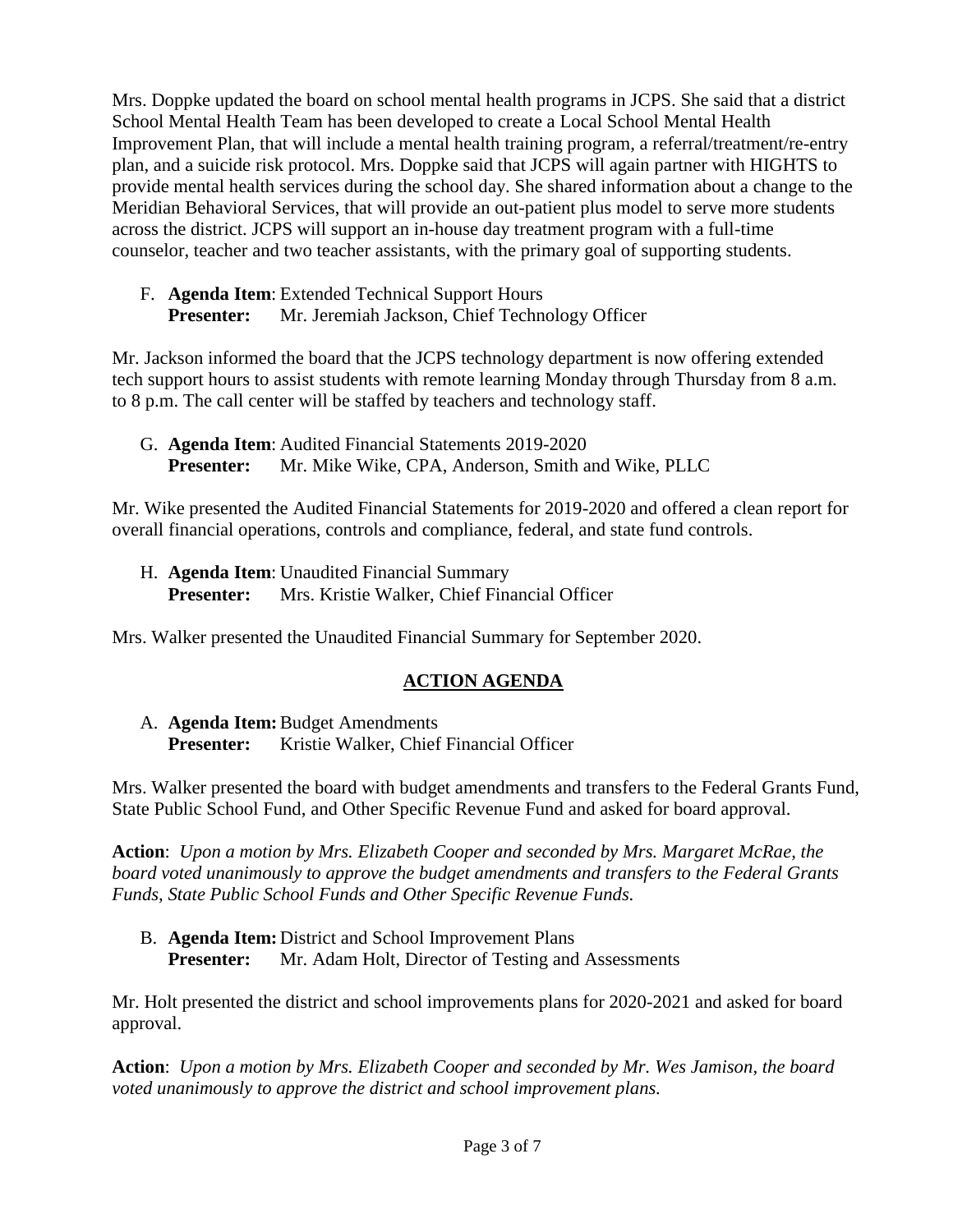C. **Agenda Item:** Purchase of iPad Charging Devices **Presenter:** Mr. Jeremiah Jackson, Chief Technology Officer

Mr. Jackson presented information and bids for the purchase of iPad Charging Devices from Bretford PureCharge, for use in the classrooms and asked for board approval.

**Action:** *Upon a motion by Mrs. Elizabeth Cooper and seconded by Mrs. Abigail Clayton, the board voted unanimously to approve the purchase of Bertford PureCharge iPad charging cabinets.*

D. **Agenda Item:** Purchase Student Chromebook Computers **Presenter:** Mr. Jeremiah Jackson, Chief Technology Officer

Mr. Jackson presented bids for the purchase of Student Chromebook Computers from Virtucom and asked for board approval.

**Action**: *Upon a motion by Mrs. Elizabeth Cooper and seconded by Mrs. Abigail Clayton, the board voted unanimously to approve the purchase of Student Chromebook Computers from Virtucom.*

E. **Agenda Item:** Occupational Therapy Contract Approval **Presenter:** Mrs. Kelly Doppke, Student Support Services Director

Mrs. Doppke presented a service agreement for Enable My Child, LTD Occupational Therapy Services, which is needed due to a leave of absence by the current OT and asked for board approval subject to a final legal review.

**Action**: *Upon a motion by Mrs. Elizabeth Cooper and seconded by Mr. Wes Jamison, the board voted unanimously to approve the Occupational Therapy Contract with Enable My Child, subject to final legal review.*

F. **Agenda Item:** Memorandum of Understanding Southwestern Child Development Center Scotts Creek Afterschool Programs **Presenter:** Mrs. Laura Dills, Elementary Curriculum Director

Mrs. Dills presented a Memorandum of Understanding between Southwestern Child Development Center to provide an Afterschool Program at Scotts Creek Elementary School.

**Action**: *Upon a motion by Mrs. Elizabeth Cooper and seconded by Mrs. Margaret McRae, the board voted unanimously to approve the MOU with Southwestern Child Development Center to provide and Afterschool Program at Scotts Creek Elementary School.*

G. **Agenda Item:** Policy Updates

**Presenter:** Mr. Jacob Buchanan, Assistant Superintendent

- 1. Governing Principle Parental Involvement (1300)
- 2. Parental Involvement (1310/4002)
- 3. School Safety (1510/4200/7270)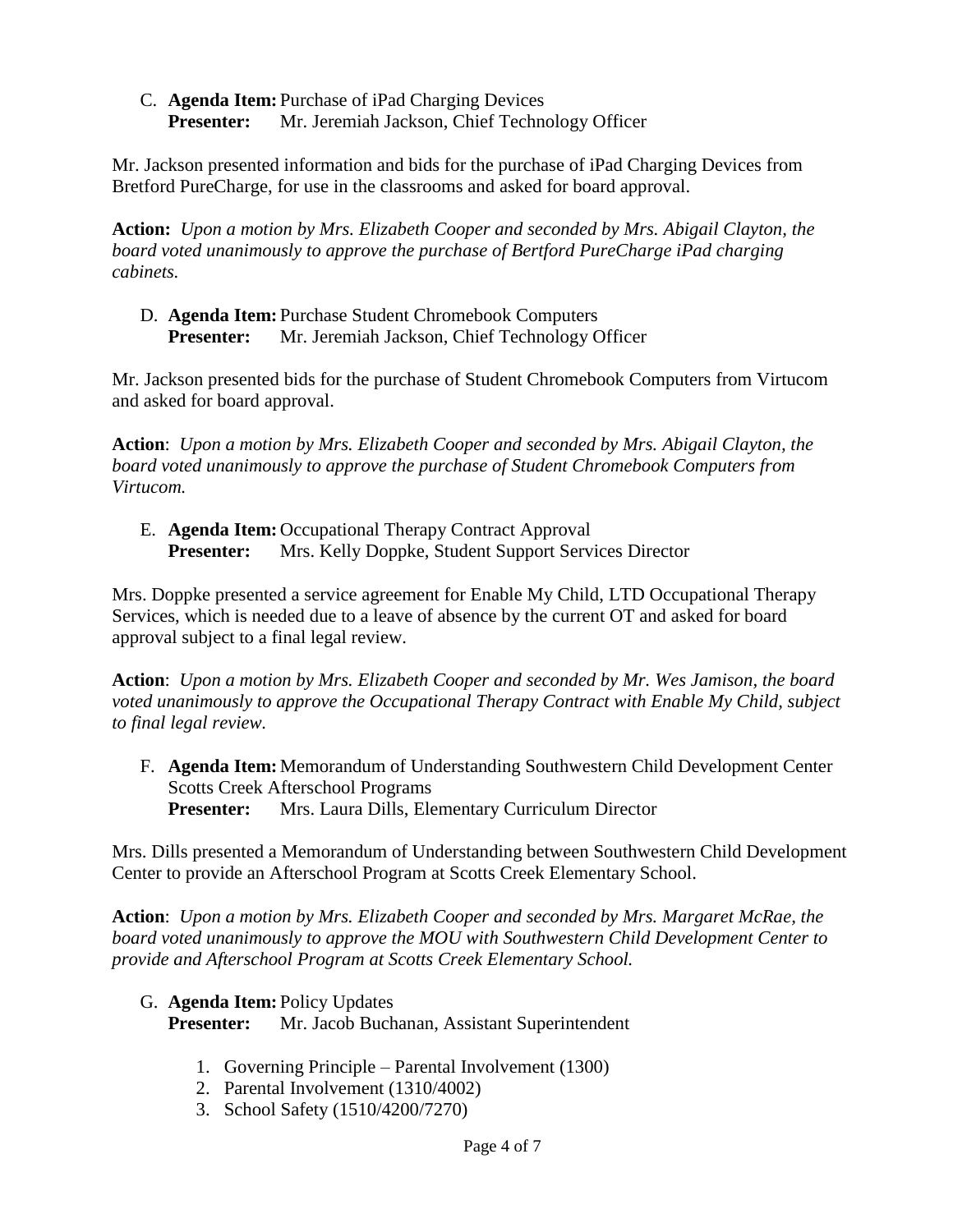- 4. Discrimination and Harassment Prohibited by Federal Law (1710/4020/7230)
- 5. Code of Ethics for School Board Members (2120)
- 6. Board Member Conflict of Interest (2121)
- 7. Goals and Objectives of the Educational Program (3000)
- 8. Online Instruction (3102)
- 9. Testing and Assessment Program (3410)
- 10. Attendance (4400)

Mr. Buchanan presented proposed changes to the above listed policies and asked for board approval.

**Action:** *Upon a motion by Mrs. Elizabeth Cooper and seconded by Mrs. Abigail Clayton, the board voted unanimously to approve the policy updates listed above.*

### **CLOSED SESSION**

*The board unanimously approved a motion by Mrs. Elizabeth Cooper and seconded by Mrs. Abigail Clayton, to enter into closed session pursuant to G.S. 143.318.11 for the following purposes: under subsection; (a) (1) to prevent the disclosure of privileged or confidential personnel information pursuant to G.S. 115C-319-32 and (a) (3) to discuss matters protected by attorney-client privilege.* 

*Upon a motion by Mrs. Elizabeth Cooper and seconded by Mrs. Margaret McRae, the board voted unanimously to return to open session.*

### **OPEN SESSION**

**Action:** *Upon a motion by Mrs. Elizabeth Cooper and seconded by Mrs. Abigail Clayton, the board unanimously approved the consent action agenda:*

- A. Closed Session Minutes of Regular Meeting of July 28, 2020.
- B. Closed Session Minutes of Regular Meeting of September 22, 2020.

# **PERSONNEL ACTION AGENDA**

**Action:** *Upon a motion made by Mrs. Elizabeth Cooper and seconded by Mrs. Abigail Clayton, the board voted unanimously to approve the personnel agenda as recommended by Mr. Buchanan. The board unanimously approved the following recommendations:*

### **Employee Recommendations:**

- 1. Accardo, Nicholas AM Bus Monitor, BREC
- 2. Algeo, Melissa Teacher, CVES
- 3. Ammons, Matthew Custodian, FES
- 4. Bishop, Johnnie Nell Temporary Custodial Hours, CVES
- 5. Bishop, Samantha Evening Remote Support District-wide
- 6. Bollinger, Anthony Temporary Technology Technician I, Central Office
- 7. Bonen-Clark, Michael Bus Monitor, CVES
- 8. Boone, Rebekah Instructional Support Assistant, SCES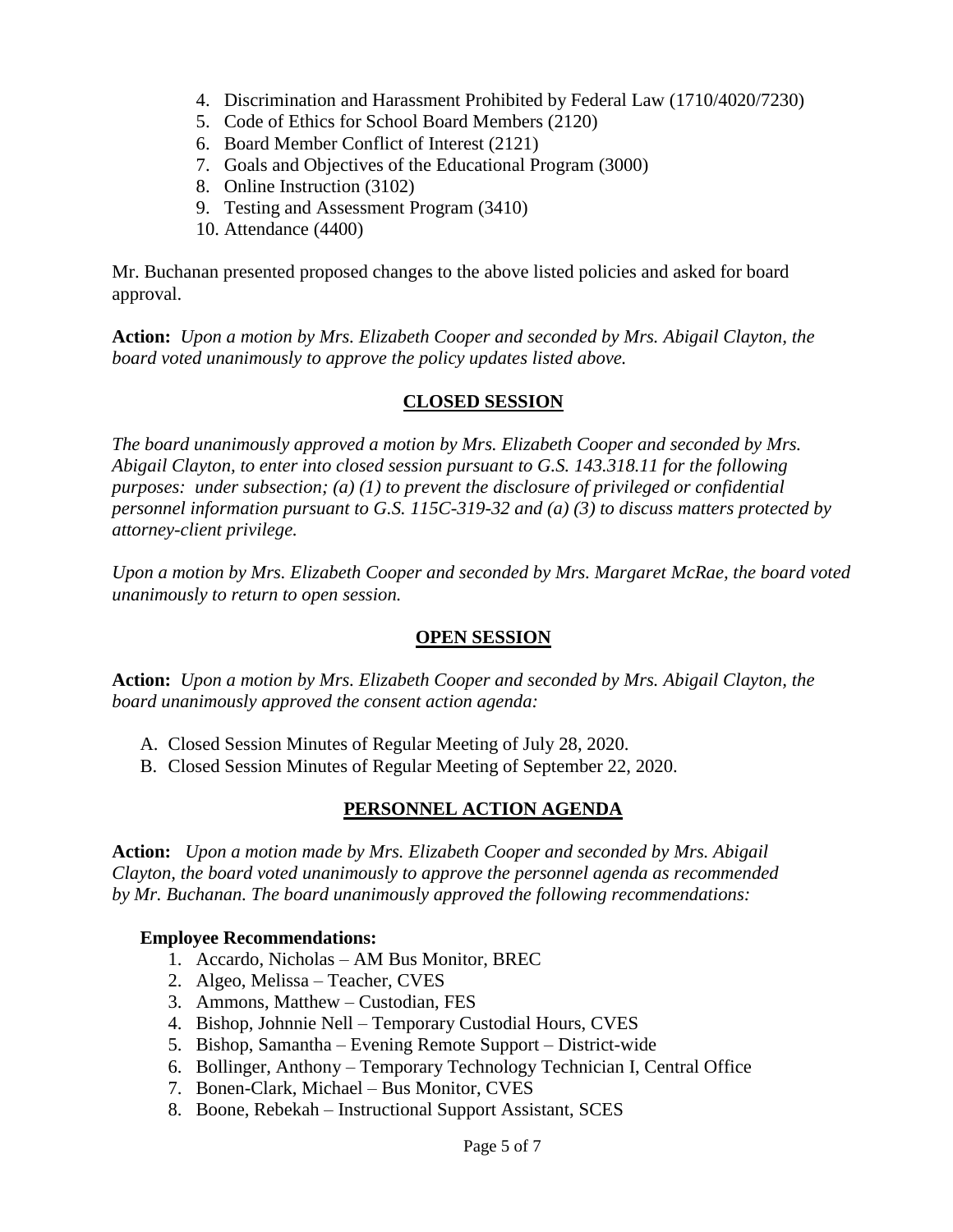10. Bryson, Kim – Sanitation, SMHS 11. Buchanan, Becky – Student Transportation, SMHS 12. Edwards, Christian – Afterschool Assistant, CVES 13. Gentry, Julie – Sanitation, SMHS 14. Haggard, Linda – Sanitation, SMHS 15. Hallman, Sabrina – Student Transportation, SMHS 16. Huston, Madilyn – Instructional Support Assistant, SCES 17. Lavezzo, Olivia – Afterschool Assistant, CVES 18. Lewis, Taylor – Instructional Support Assistant, CVES 19. Maney, Graham – Technology Technician III, Central Office 20. Manring, Rebecca – Instructional Support Assistant, FES 21. Martin, Kirstyn – Evening Remote Support, District-wide 22. Matthews, Brooke – Instructional Support Assistant, FES 23. McFalls, Nicole – PE Safety Assistant, FES 24. McMahan, Patricia – Temporary Custodial Hours, CVES 25. Medford, Taylor – Activity Bus Driver for LEAP, CVES 26. Mendez, Daira – Part-time ESL Tutor, SMHS and SCES 27. Montieth, Jennifer – Instructional Support Assistant, SMES 28. Moses, Kathryn – Jumpstart Afterschool Tutoring Bus Driver, SCES 29. Moss, Keagan – Instructional Support Assistant, FES 30. Myers, Gail – Instructional Support Assistant, CVES 31. Myers, Sarah – Sanitation, SMHS 32. Nicholson, Jacob – Instructional Support Assistant, SCES 33. Parsons, Stephen – Substitute Bus Driver, SCES 34. Plemmons, Shauna – Tutor, SMES 35. Pollack, Brad – LEAP Bus Driver, CVES 36. Pollack, Brad - Jumpstart Afterschool Tutoring Bus Driver, CVES 37. Pruett, Tonya – Evening Remote Support, District-wide 38. Reep, Madison – Afterschool Assistant, FES 39. Ridley, Rebekah – Custodial Worker, SCES 40. Robinson, Haley – Afterschool Assistant, CVES 41. Ruscheinski, Jenna – Interim TA, SMES 42. Sessoms, Todd – Student Transportation, SMHS 43. Sessoms, Todd – Evening Remote Support, District-wide 44. Taylor, Mike – Custodian, SMHS 45. Upchurch, Rachel – Instructional Support Assistant, FES 46. Vanderheide, Ashley – Afterschool Assistant, CVES **Employee Resignations:** 1. Davis, Trisha – Temporary CNA, SCES 2. Galloway, Kaileigh – Bus Driver, SMHS 3. Massingale, Michelle – Teacher, FES 4. Mullen, Kimberly – EC TA, SMHS

9. Brown, Tabitha – Instructional Support Assistant, CVES

- 5. Scherman, Amy Bus Driver, FES
- 6. Smith, Susan EC TA, BRS
- 7. Villanueva, Berenice School Nutrition Assistant and Custodian, CVES